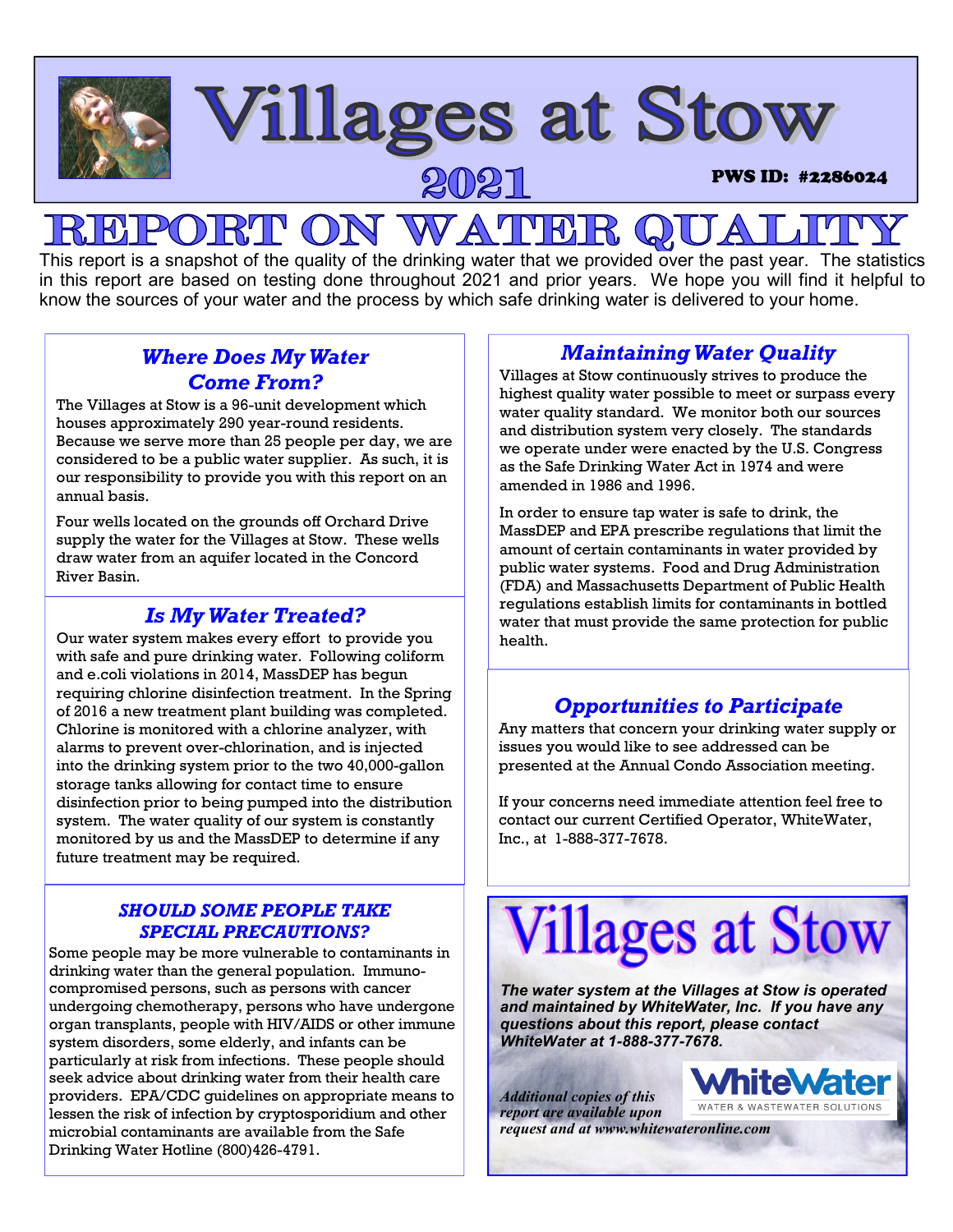#### This report summarizes only those items detected during sampling - not all contaminants that are monitored. **DISTRIBUTION SYSTEM WATER QUALITY IN 2016**

| <i><b>Microbial Results</b></i> | <b>Highest #</b><br><b>Positive</b><br>in a Month | $\vert$ Total # Pos- $\vert$<br>itive | <b>MCL</b> | <b>MCLG</b> | <b>Violation</b> | <b>Possible Source of Contamination</b> |
|---------------------------------|---------------------------------------------------|---------------------------------------|------------|-------------|------------------|-----------------------------------------|
| Total Coliform                  |                                                   |                                       |            |             | No               | Naturally present in the environment    |
| Fecal coliform-E.coli           | n/a                                               |                                       | *          |             | No               | Human and animal fecal waste            |

#### \*Compliance with the Fecal Coliform/E.Coli MCL is determined upon additional testing.

**Total Coliform**: Coliforms are bacteria that are naturally present in the environment and are used as an indicator that other potentially harmful bacteria may be present.

| Lead &<br><b>Copper</b> | Date(s)<br><b>Collected</b> | 90 <sup>th</sup><br><b>Percentile</b><br>of Sample | <b>Action</b><br>Level | <b>MCLG</b> | # of Sites<br>sampled | # of<br><b>Sites</b><br><b>Above</b><br><b>Action</b><br>Level | <b>Exceeds</b><br><b>Action</b><br>Level? | <b>Possible Source of Contamination</b> |
|-------------------------|-----------------------------|----------------------------------------------------|------------------------|-------------|-----------------------|----------------------------------------------------------------|-------------------------------------------|-----------------------------------------|
| Lead (ppb)              |                             |                                                    | 15                     | 0           | 1 T                   |                                                                | No                                        | Corrosion of household plumbing systems |
| Copper (ppm)            | 2020                        | 0.012                                              | 1.3                    | 1.3         |                       |                                                                | No                                        | Corrosion of household plumbing systems |

## **TESTING FOR LEAD**

If present, elevated levels of lead can cause serious health problems, especially for pregnant women and young children. Lead in drinking water is primarily from materials and components associated with service lines and home plumbing. **Villages at Stow** is responsible for providing high quality drinking water, but cannot control the variety of materials used in plumbing components. When your water has been sitting for several hours, you can minimize the potential for lead exposure by flushing your tap for 30 seconds to 2 minutes before using water for drinking or cooking. If you are concerned about lead in your water, you may wish to have your water tested. Information on lead in drinking water, testing methods, and steps you can take to minimize exposure is available from the Safe Drinking Water Hotline or at http://www.epa.gov/safewater/lead.

**Radon** is a radioactive gas that you cannot see, taste, or smell. It is found throughout the U.S. Radon can move up through the ground and into a home through cracks and holes in the foundation. Radon can build up to high levels in all types of homes. Radon can also get into indoor air when released from tap water from showering, washing dishes, and other household activities. Compared to radon entering the home through soil, radon entering the home from tap water will in most cases be a small source of radon in indoor air. Radon is a known human carcinogen. Breathing air containing radon can lead to lung cancer. Drinking water containing radon can lead to lung cancer. Drinking water containing radon may also cause increase risk of stomach cancer. If you are concerned about radon in your home, test the air in your home. Testing is inexpensive and easy. Fix your home if the level of radon in your air is 4 picocuries per liter of air (pCi/L) or higher. There are simple ways to fix a radon problem that aren't too costly. For additional information, call the Massachusetts Department of Public Health, Radon Program at 413-586-7525 or call EPA's Radon Hotline (800-SOS-RADON).

**SOURCE WATER CHARACTERISTICS**

#### **Key to Tables**

- ppm Parts per million, corresponds to one penny in \$10,000
- ppb Parts per billion, corresponds to one penny in \$10,000,000
- pCi/L Picocuries per liter (a measure of radioactivity)
- ND Not detected
- $n/a$  not applicable
- RAA –Running annual average
- TT—Treatment technique

The sources of drinking water in the United States (both tap water and bottled water) include rivers, lakes, streams, ponds, reservoirs, springs, and wells. As water travels over the surface of the land or through the ground, it dissolves naturally occurring minerals, and in some cases, radioactive material, and can pick up substances resulting from the presence of animals or from human activity.

Contaminants that may be present in source water include:

• Microbial contaminants, such as viruses and bacteria, which may come from sewage treatment plants, septic systems, agricultural livestock operations, and wildlife.

- Inorganic contaminants, such as salts and metals, which can be naturally occurring or result from urban storm water runoff, industrial or domestic wastewater discharges, oil and gas production, mining, or farming.
- Pesticides and herbicides, which may come from a variety of sources such as agriculture, urban storm water runoff, and residential uses.
- Organic chemical contaminants, including synthetic and volatile organic chemicals, which are byproducts of industrial processes and petroleum production. These contaminants can also come from gasoline storage, urban storm water runoff, and septic systems.
- Radioactive contaminants, which can be naturally occurring or be the result of oil and gas production and mining activities.

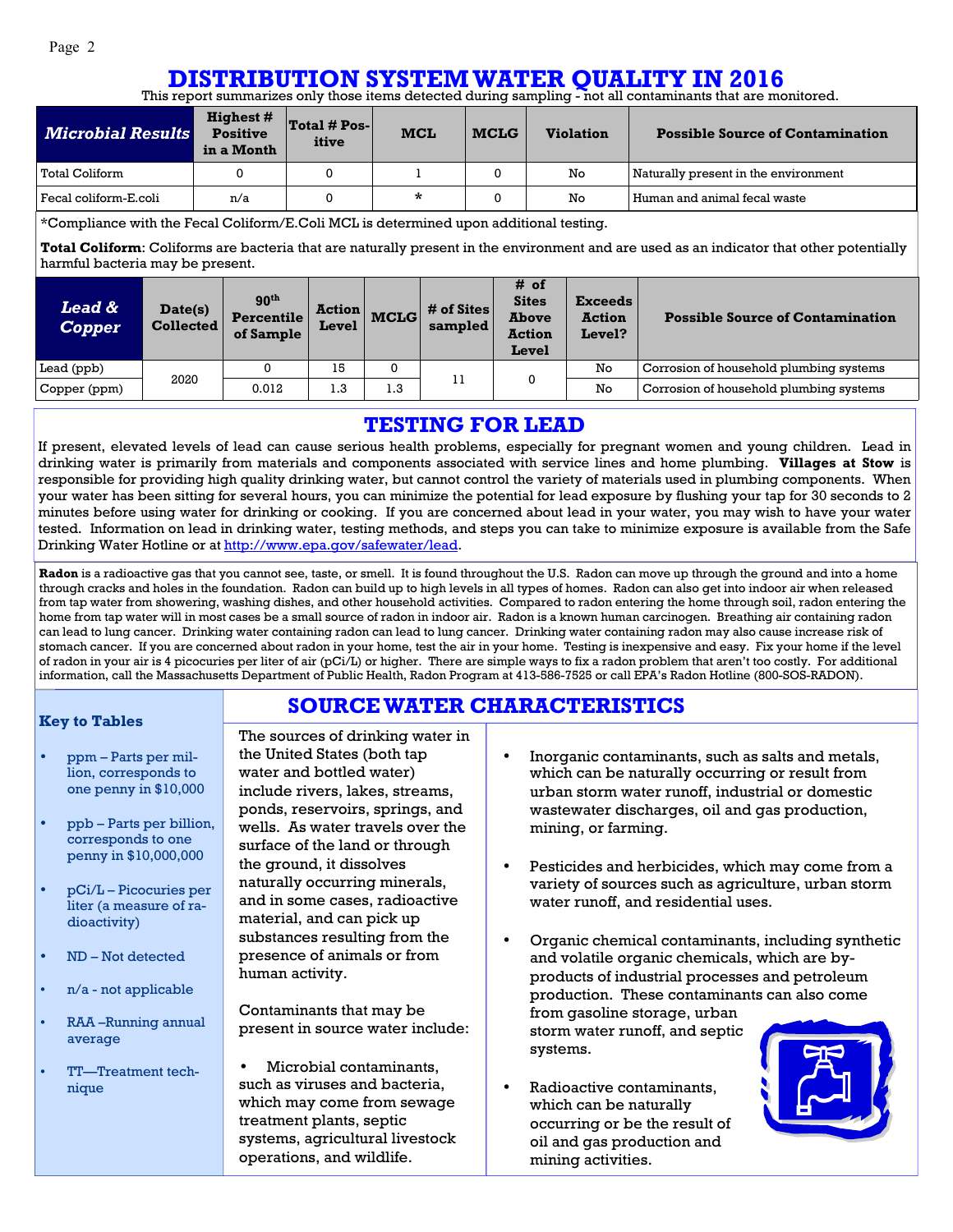## **SUMMARY OF FINISHED WATER CHARACTERISTICS**

| Regulated<br><b>Contaminants</b>                                                                                                           | Date(s)<br>Collect-<br>ed   | <b>Highest</b><br><b>Detect</b><br><b>Value</b> | Range<br><b>Detected</b> | MCL            | G              | <b>MCL</b> Violation              |                                                                                                                              | <b>Possible Source of Contamination</b>                                                     |  |
|--------------------------------------------------------------------------------------------------------------------------------------------|-----------------------------|-------------------------------------------------|--------------------------|----------------|----------------|-----------------------------------|------------------------------------------------------------------------------------------------------------------------------|---------------------------------------------------------------------------------------------|--|
| <b>Inorganic Contaminants</b>                                                                                                              |                             |                                                 |                          |                |                |                                   |                                                                                                                              |                                                                                             |  |
| Arsenic (ppb)                                                                                                                              | 4/13/21                     | 1                                               | n/a                      | 10             | ä,             | No.                               | Erosion of natural deposits; runoff from orchards; runoff from glass<br>and electronics production wastes                    |                                                                                             |  |
| Barium (ppm)                                                                                                                               | 4/13/16                     | 0.008                                           | ND-0.008                 | $\overline{a}$ | $\mathbf{2}$   | No                                | Discharge of drilling wastes; discharge from metal refineries; ero-<br>sion of natural deposits                              |                                                                                             |  |
| Fluoride (ppm)                                                                                                                             | 5/29/19                     | 0.12                                            | n/a                      | 4              | 4              | No                                | Erosion of natural deposits; water additive which promotes strong<br>teeth; discharge from fertilizer and aluminum factories |                                                                                             |  |
| Nitrate (ppm)                                                                                                                              | 4/13/21                     | 0.833                                           | n/a                      | 10             | 10             | No                                | Runoff from fertilizer use; leaching from septic tanks; sewage;<br>erosion of natural deposits                               |                                                                                             |  |
| Perchlorate (ppb)                                                                                                                          | 9/20/21                     | 0.191                                           | n/a                      | $\overline{a}$ | n/a            | No                                | Rocket propellants, fireworks, munitions, flares, blasting agents                                                            |                                                                                             |  |
| <b>Disinfection By-Products</b>                                                                                                            |                             |                                                 |                          |                |                |                                   |                                                                                                                              |                                                                                             |  |
| <b>Total Trihalomethanes</b><br>(TTHMs) (ppb)                                                                                              | 8/4/20                      | 5.1                                             | n/a                      | 80             | ä,             | No                                | By-product of drinking water chlorination                                                                                    |                                                                                             |  |
| Haloacetic Acids<br>(HAA5) (ppb)                                                                                                           | 8/4/20                      | 3.3                                             | 60<br>n/a                |                | $\overline{a}$ | No                                | By-product of drinking water chlorination                                                                                    |                                                                                             |  |
| <b>Radioactive Contaminants</b>                                                                                                            |                             |                                                 |                          |                |                |                                   |                                                                                                                              |                                                                                             |  |
| Gross Alpha emitters<br>(pCi/L)                                                                                                            | 6/14/21                     | 8.3                                             | n/a                      | 15             | $\Omega$       | No.                               | Erosion of natural deposits                                                                                                  |                                                                                             |  |
| Radium 226&228(pCi/L)<br>(combined values)                                                                                                 | 6/14/21                     | 0.41                                            | n/a                      | 5              | 0              | No<br>Erosion of natural deposits |                                                                                                                              |                                                                                             |  |
| <u>Unregulated</u><br><b>Contaminants</b>                                                                                                  | Date(s)<br><b>Collected</b> | <b>Highest</b><br><b>Result or</b><br>Range     |                          | <b>Average</b> | <b>SMCL</b>    |                                   | <b>ORSG or Health</b><br><b>Advisory</b>                                                                                     | <b>Possible Source of Contamination</b>                                                     |  |
| <b>Inorganic Contaminants</b>                                                                                                              |                             |                                                 |                          |                |                |                                   |                                                                                                                              |                                                                                             |  |
| Sodium*** (ppm)                                                                                                                            | 5/29/19                     | 12                                              | n/a                      |                |                |                                   | 20                                                                                                                           | Natural sources; runoff from use as salt on road-<br>ways; by-product of treatment process. |  |
| Sulfate (ppm)                                                                                                                              | 4/13/16                     | 26-31                                           |                          | 28.5           | 250            |                                   |                                                                                                                              | Natural sources                                                                             |  |
| <b>Radiological Contaminants</b>                                                                                                           |                             |                                                 |                          |                |                |                                   |                                                                                                                              |                                                                                             |  |
| Radon (pCi/L)                                                                                                                              | 10/24/18                    | 900                                             |                          | n/a            | $\blacksquare$ |                                   | 10.000                                                                                                                       | Natural sources                                                                             |  |
| <b>Secondary Contaminants</b>                                                                                                              |                             |                                                 |                          |                |                |                                   |                                                                                                                              |                                                                                             |  |
| Manganese** (ppm)                                                                                                                          | 2021                        |                                                 | 17-26<br>22.50           |                | 50             |                                   | $300**$                                                                                                                      | Erosion of natural deposits                                                                 |  |
| ** US EPA and MassDEP have established health advisory levels for manganese to protect against concerns of potential neurological effects. |                             |                                                 |                          |                |                |                                   |                                                                                                                              |                                                                                             |  |

**\*\*\*Sodium** is a naturally-occurring common element found in soil and water. It is necessary for the normal functioning of regulating fluids in human systems. Some people, however, have difficulty regulating fluid volume as a result of several diseases, including congestive heart failure and hypertension. The guideline of 20 mg/L for sodium represents a level in water that physicians and sodium sensitive individuals should be aware of in cases where sodium exposures are being carefully controlled. For additional information, contact your health care provider, your local board of health or the Massachusetts Department of Public Health, Bureau of Environmental Health Assessment at 617-624-5757.

#### **SOME TERMS DEFINED**

**Action Level (AL):** *The concentration of a contaminant which, if exceeded, triggers a treatment or other requirement which a water system must follow.* 

**Maximum Contaminant Level Goal (MCLG):** *The level of a contaminant in drinking water below which there is no known or expected risk to health. MCLG's allow for a margin of safety* 

**Maximum Contaminant Level (MCL):** *The highest level of a contaminant that is allowed in drinking water. MCL's are set as close to the MCLG's as feasible using the best available treatment technology.* 

**Secondary Maximum Contaminant Level (SMCL):** *These standards are developed to protect the aesthetic qualities of drinking water and are not health based.* 

**Massachusetts Office of Research and Standards Guideline (ORSG):** *This is the concentration of a chemical in drinking water, at or below which, adverse, non-cancer health effects are likely to occur after chronic (lifetime) exposure. If exceeded, it serves as an indicator of the potential need for further action.* 

**Total Coliform:** *A bacteria that indicates other potentially harmful bacteria may be present.* 

**Unregulated Contaminants:** *Unregulated contaminants are those for which EPA has not established drinking water standards. The purpose of unregulated contaminant monitoring is to assist EPA in determining their occurrence in drinking water and whether future regulation is warranted.* 

**90th Percentile:** *Out of every 10 homes, 9 were at or below this level.*